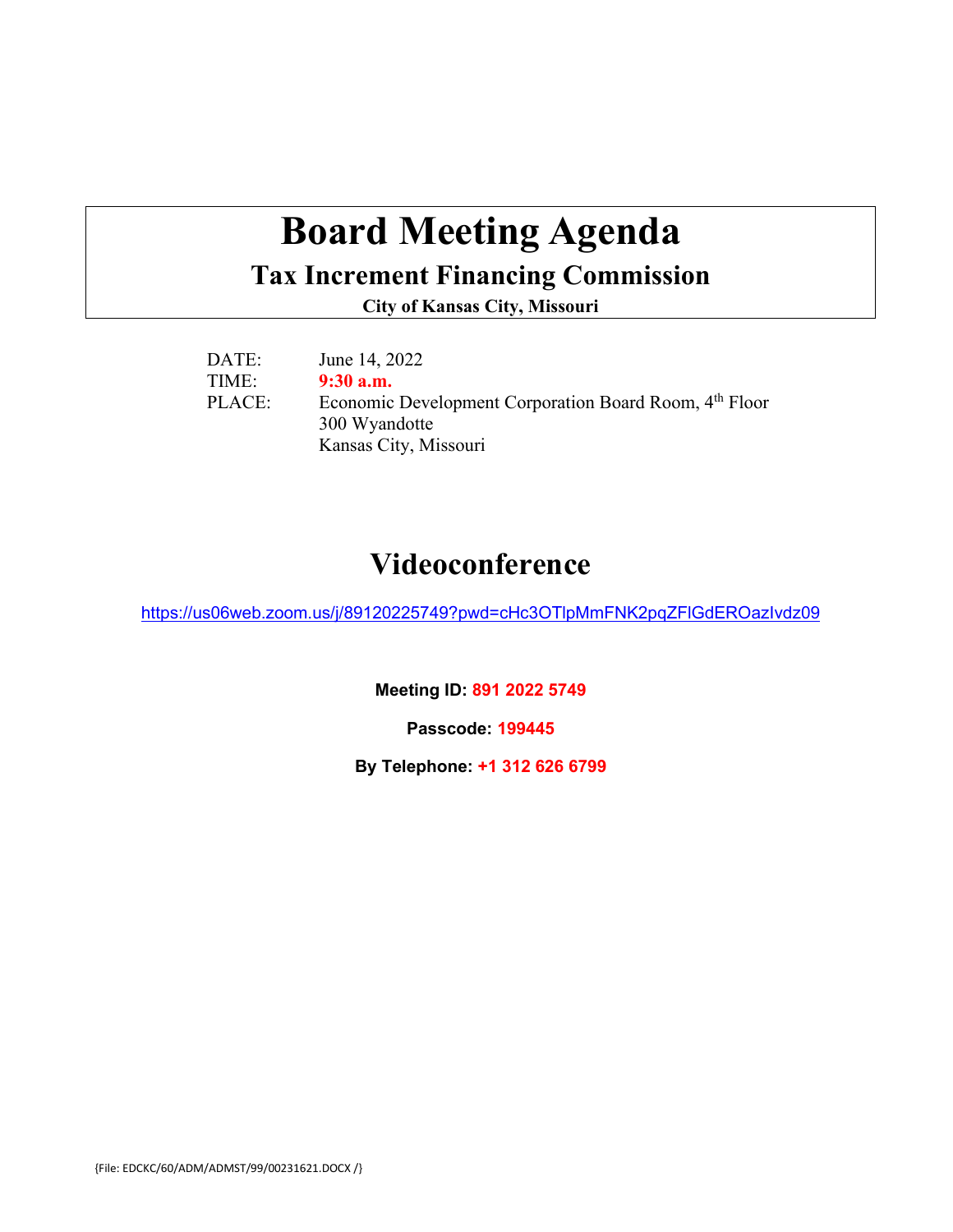## *PLATTE COUNTY/PLATTE RIII-PARK HILL AGENDA ITEMS*

### *ROLL CALL*

### **1. Consideration of acceptance of the Platte County/Platte RIII-Park Hill Commission Minutes, and other matters related thereto. (***La'Sherry Banks***) Exhibit 1**

Minutes of the May 10, 2022 Platte County/Platte RIII-Park Hill meeting are included for the Commission's review prior to the meeting.

*Action recommended:* ACCEPTANCE OF THE MAY 10, 2022 PLATTE COUNTY/PLATTE RIII-PARK HILL MINUTES AS PRESENTED.

### **2. Consent Agenda (Cost Certifications): Consideration of approval of the Cost Consent Agenda for Platte County/Platte RIII-Park Hill, and other matters related thereto.**  *(Gayle Garrison)* **Exhibit 2**

The Consent Agenda items for June 2022 are included in the Commission's Board Packet for review prior to the meeting. The following items are included:

• Cost Certifications (**Exhibit 2**)

### **KCI Corridor TIF Plan: Consideration of certification of costs totaling \$286,628.99, and other matters related thereto.** *(Gloria Garrison)*

| Request from:                   | MD Management, Inc.                                         |
|---------------------------------|-------------------------------------------------------------|
| Total amount requested:         | \$286,628.99                                                |
| Use of funds:                   | Street Improvements and Administrative Cost                 |
| Cost certifier:                 | Ralph Johnson                                               |
| Questioned or disallowed costs: | None                                                        |
| EATs reporting requirement:     | 92% compliant for the current reporting period $(2nd half)$ |
|                                 | 2021), 96% Compliant for the last reporting period          |
|                                 | (1 <sup>st</sup> half 2021).                                |

Notes: Street and Public Improvements Project 7D Old Tiffany Springs Road-soft costs. Street and Public Improvements Project 17 Line Creek Parkway-soft costs, Street and Public Improvements Project 21 Northland Sports Complex Sitework & Utilities and Soft-Costs, construction period interest. A portion of this request will be paid from a bond draw—see schedule below.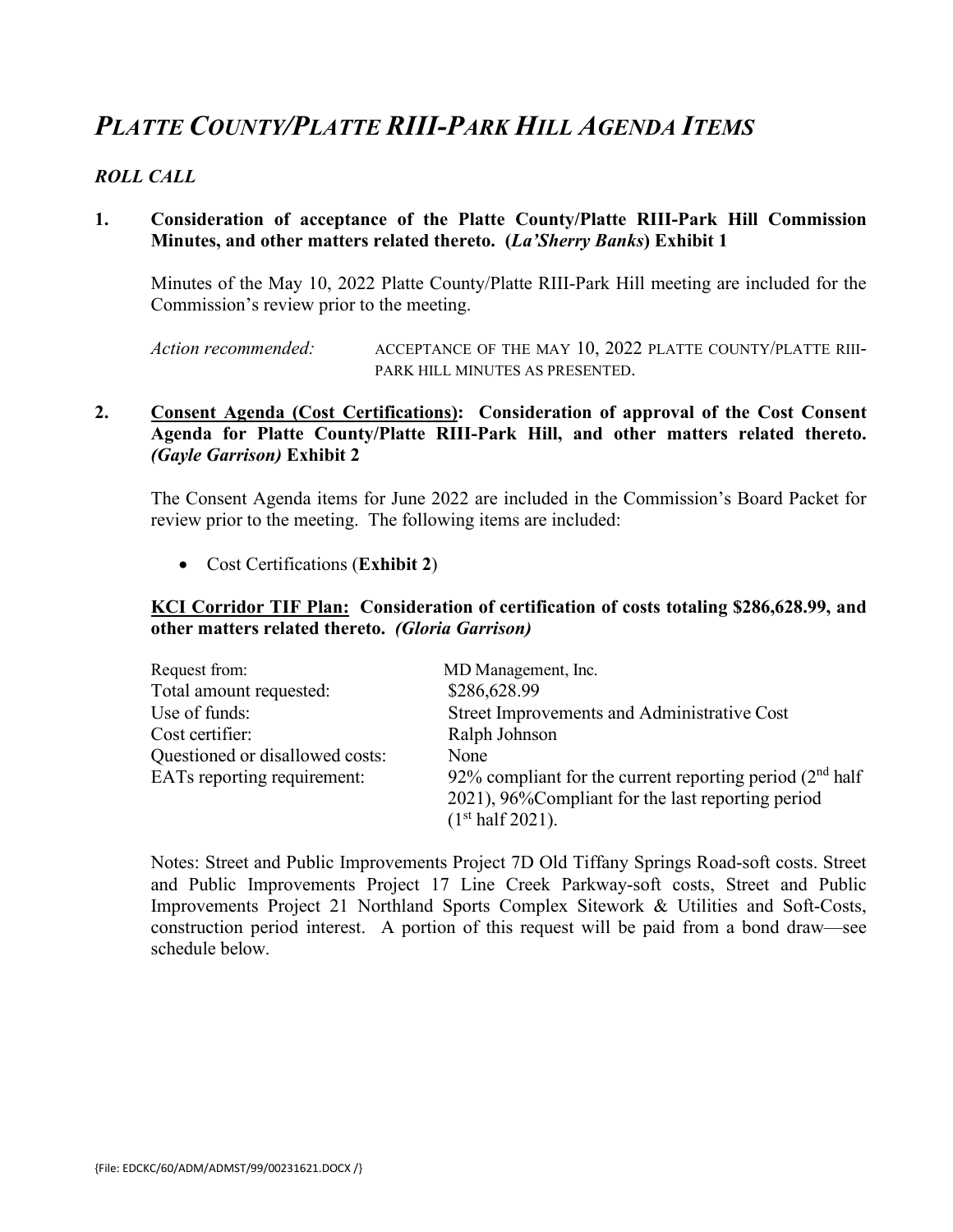|                               | <b>Bond Draw</b><br><b>Portion-</b><br><b>Project Fund</b> | <b>Bond Draw</b><br><b>Portion-</b><br><b>Admin Fund</b> | Pay As You Go<br><b>Portion</b> | <b>Total</b><br><b>Certification</b> |
|-------------------------------|------------------------------------------------------------|----------------------------------------------------------|---------------------------------|--------------------------------------|
| <b>KCI Corridor</b>           |                                                            |                                                          |                                 |                                      |
| MD Management Project 7D      | S<br>2,580.70                                              |                                                          |                                 | \$.<br>2,580.70                      |
| MD Management Project 21      | 281,951.70                                                 |                                                          |                                 | 281,951.70                           |
| MD Management Project 17      |                                                            |                                                          | S<br>2,094.18                   | 2,094.18                             |
| <b>MD Management Interest</b> |                                                            | 52.41                                                    |                                 | 2.41                                 |
|                               | 284,532.40                                                 | 2.41                                                     | 2.094.18                        | 286,628.99<br>S                      |

*Action recommended:* APPROVAL OF THE COST CONSENT AGENDA FOR PLATTE COUNTY/PLATTE RIII-PARK HILL AND AUTHORIZE AND DIRECT THE CHAIR, VICE-CHAIR OR EXECUTIVE DIRECTOR TO EXECUTE A RESOLUTION APPROVING THE SAME.

### **3. KCI Corridor TIF Plan: Consideration of approval of the Certificate of Partial Completion and Compliance No. 3 in connection with Project 21 – Northland Sports Complex within the KCI Corridor TIF Plan, and other matters related thereto.** *(Sandra L. Rayford)* **Exhibit 3**

This Certificate of Partial Completion and Compliance is issued to MD Management, Inc. (the "Redeveloper") in accordance with Section 14 of the Agreement, dated June 28, 2021, between the Tax Increment Financing Commission of Kansas City, Missouri (the "Commission") and the Redeveloper (the "Redevelopment Agreement") for all such requirements and obligations in connection with the construction of a portion of certain public infrastructure improvements related to the development of a Sports Complex (the "Partially Completed 21 Improvements") contemplated by the KCI Corridor Tax Increment Financing Plan, as amended (the "KCI Corridor TIF Plan") and that are identified on Exhibit A to the KCI Corridor TIF Plan – City of Kansas City, Missouri Schedule of Project Costs Submitted and Certified for Reimbursement through April 30, 2022 by Independent Accountant's Report (the "Certification Report") dated May 12, 2022 by Ralph C. Johnson & Company, P.C.

#### **Redevelopment Project Costs**

|                                                | <b>Budget</b> | Actual      |
|------------------------------------------------|---------------|-------------|
| Public Improvement 21 Reimbursable Soft Costs  | \$15,570,000  | \$4,828,288 |
| Total Public Improvement 21 Reimbursable Costs | \$15,570,000  | \$4,828,288 |

The Redeveloper satisfactorily complied with the policies attached to and incorporated within the Redevelopment Agreement, including the Commission's Work Force Policy and Ordinance No. 180535, as amended (the "MBE/WBE Ordinance.").

Staff recommends approval of the Certificate of Partial Completion and Compliance No. 3.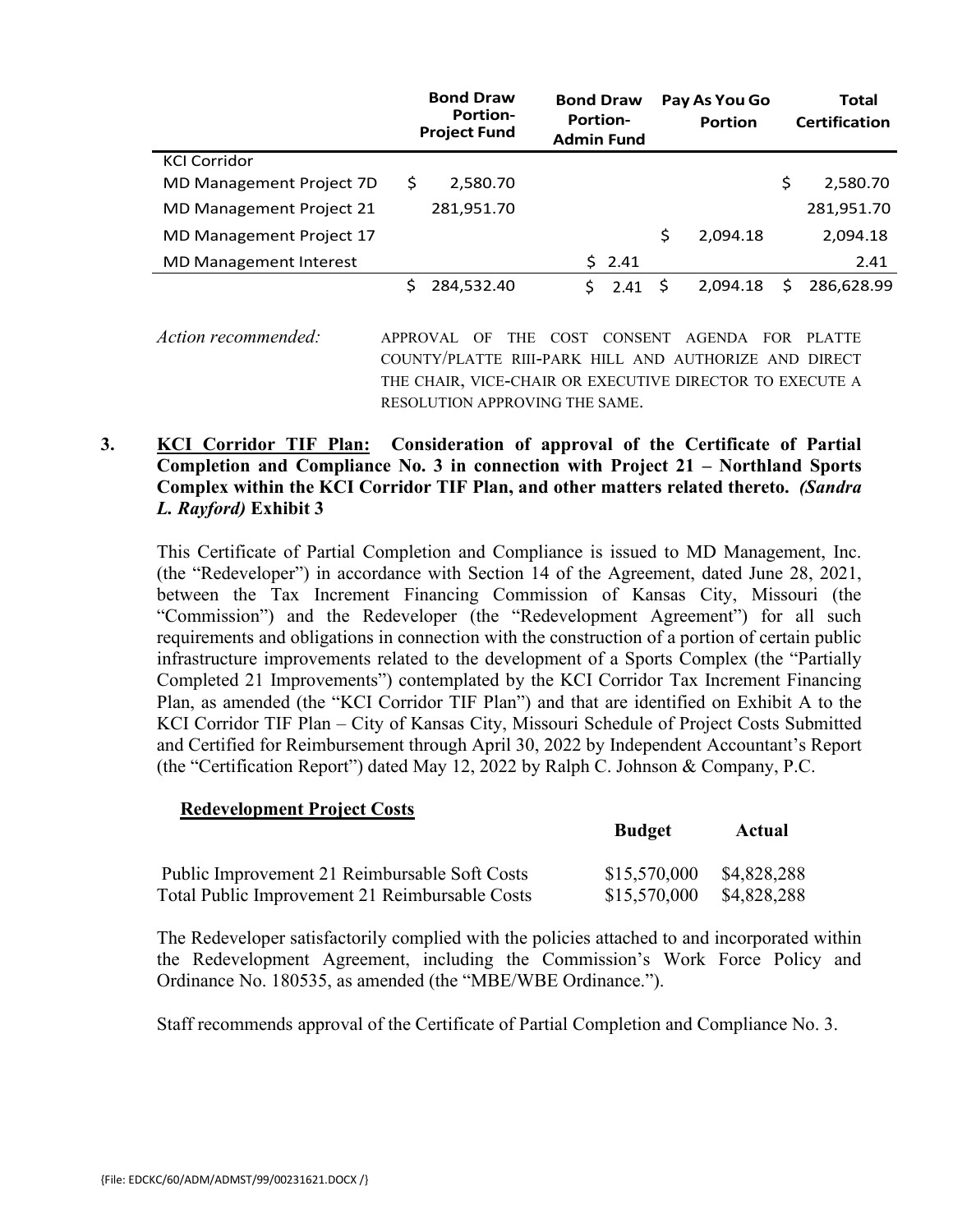*Action recommended:* APPROVAL OF THE CERTIFICATE OF PARTIAL COMPLETION AND COMPLIANCE NO. 3 TO M.D. MANAGEMENT, INC. FOR THE PARTIALLY COMPLETED PUBLIC IMPROVEMENTS 21 COSTS WITHIN THE KCI CORRIDOR TIF PLAN AND DIRECT THE CHAIR, VICE-CHAIR OR EXECUTIVE DIRECTOR TO EXECUTE A RESOLUTION APPROVING THE SAME.

### **4. KCI Corridor TIF Plan: Consideration of approval of the Certificate of Partial Completion and Compliance No. 15 in connection with Project 17 within the KCI Corridor TIF Plan, and other matters related thereto.** *(Sandra L. Rayford)* **Exhibit 4**

This Certificate of Partial Completion and Compliance is issued to MD Management, Inc. (the "Redeveloper") in accordance with Section 14 of the Agreement, dated March 30, 2006, and as amended from time to time, between the Tax Increment Financing Commission of Kansas City, Missouri (the "Commission") and the Redeveloper (the "Redevelopment Agreement") for all such requirements and obligations in connection with the construction of a portion of certain improvements to Line Creek Parkway (the "Partially Completed 17 Improvements") contemplated by the KCI Corridor Tax Increment Financing Plan, as amended (the "KCI Corridor TIF Plan") and that are identified on Exhibit A to the KCI Corridor TIF Plan – City of Kansas City, Missouri Schedule of Project Costs Submitted and Certified for Reimbursement through April 30, 2022 by Independent Accountant's Report (the "Certification Report") dated May 12, 2022 by Ralph C. Johnson & Company, P.C.

|                                              | <b>Redevelopment Project Costs</b> |               |
|----------------------------------------------|------------------------------------|---------------|
|                                              | <b>Budget</b>                      | <b>Actual</b> |
| Total Public Improvement 17 Costs            | \$3,130,324                        | \$3,116,897   |
| <b>Total Reimbursable Construction Costs</b> | \$2,658,129                        | \$2,658,129   |
| <b>Total Reimbursable Engineering Costs</b>  | \$335,000                          | \$333,989     |
| <b>Total Reimbursable Soft Costs</b>         | 137,195<br>S.                      | 124,779       |

The Redeveloper satisfactorily complied with the policies attached to and incorporated within the Redevelopment Agreement, including the Commission's Work Force Policy and Ordinance No. 180535, as amended (the "MBE/WBE Ordinance.").

Staff recommends approval of the Certificate of Partial Completion and Compliance No. 15.

*Action recommended:* APPROVAL OF THE CERTIFICATE OF PARTIAL COMPLETION AND COMPLIANCE NO. 15 TO M.D. MANAGEMENT, INC. FOR THE PARTIALLY COMPLETED PUBLIC IMPROVEMENTS 17 COSTS WITHIN THE KCI CORRIDOR TIF PLAN AND DIRECT THE CHAIR, VICE-CHAIR, OR EXECUTIVE DIRECTOR TO EXECUTE A RESOLUTION APPROVING THE SAME.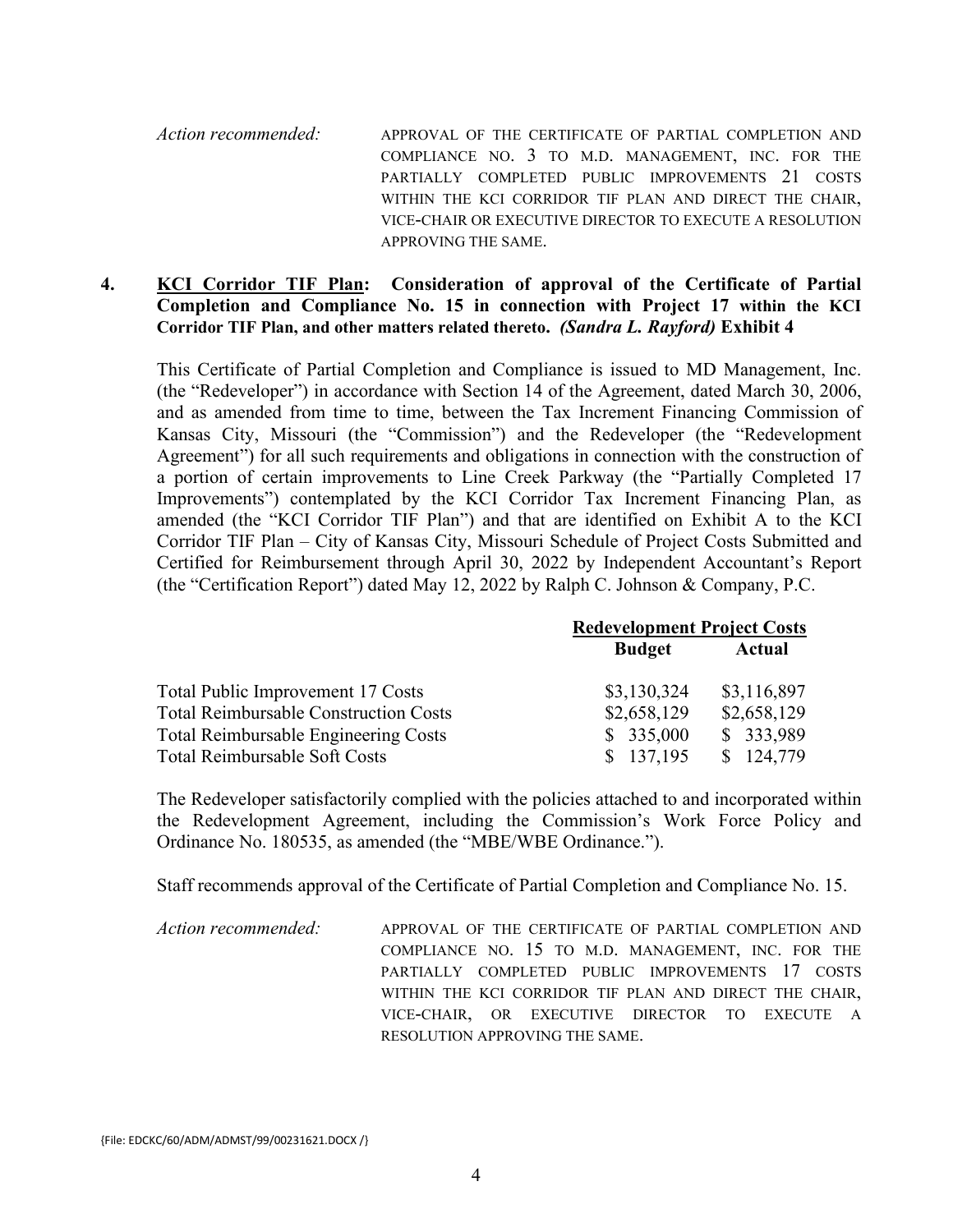## *PLATTE-CLAY COUNTY /PLATTE RIII AGENDA ITEMS*

### *ROLL CALL*

### **5. Consideration of acceptance of the Platte-Clay County/Platte RIII Commission Minutes, and other matters related thereto. (***La'Sherry Banks***) Exhibit 1**

Minutes of the May 10, 2022 Platte-Clay County/Platte RIII meeting are included for the Commission's review prior to the meeting.

*Action recommended:* ACCEPTANCE OF THE MAY 10, 2022 PLATTE-CLAY COUNTY/PLATTE RIII MINUTES AS PRESENTED.

### **6. Consent Agenda (Cost Certifications): Consideration of approval of the Cost Consent Agenda for Platte-Clay County/Platte RIII, and other matters related thereto.** *(Gloria Garrison)* **Exhibit 6**

The Consent Agenda items for June 2022 are included in the Commission's Board Packet for review prior to the meeting. The following items are included:

• Cost Certifications (**Exhibit 6**)

### **Platte Purchase Development Plan: Consideration of certification of costs totaling \$71,373.96, and other matters related thereto.** *(Gloria Garrison)*

| Request from:                   | Hunt Midwest Real Estate                               |
|---------------------------------|--------------------------------------------------------|
| Total amount requested:         | \$71,373.96                                            |
| Use of funds:                   | Water & Sewer main Extension                           |
| Cost certifier:                 | Ralph Johnson                                          |
| Questioned or disallowed costs: | None                                                   |
| EATs reporting requirement:     | 100% compliant for the current reporting period $(2nd$ |
|                                 | half 2021), 100% Compliant for the last reporting      |
| period                          |                                                        |
|                                 | (1 <sup>st</sup> half 2021).                           |

Notes: Improvement Cost Project 11 Water & Sanitary Sewer Construction and Waterline. A portion of this request will be paid from bond draw-see schedule below.

|                                    |    |           | Bond Draw Portion City Contribution Total Certification |           |
|------------------------------------|----|-----------|---------------------------------------------------------|-----------|
| Platte Purchase                    |    |           |                                                         |           |
| Hunt Midwest Water & Sewer Proj 11 | -S | 71,373.96 |                                                         | 71,373.96 |

Recommendation: Approval of certification of costs totaling \$71,373.96 and payment of related bond draw of \$71,373.96. Reimbursement is subject to the issuance of a Certificate of Partial Completion.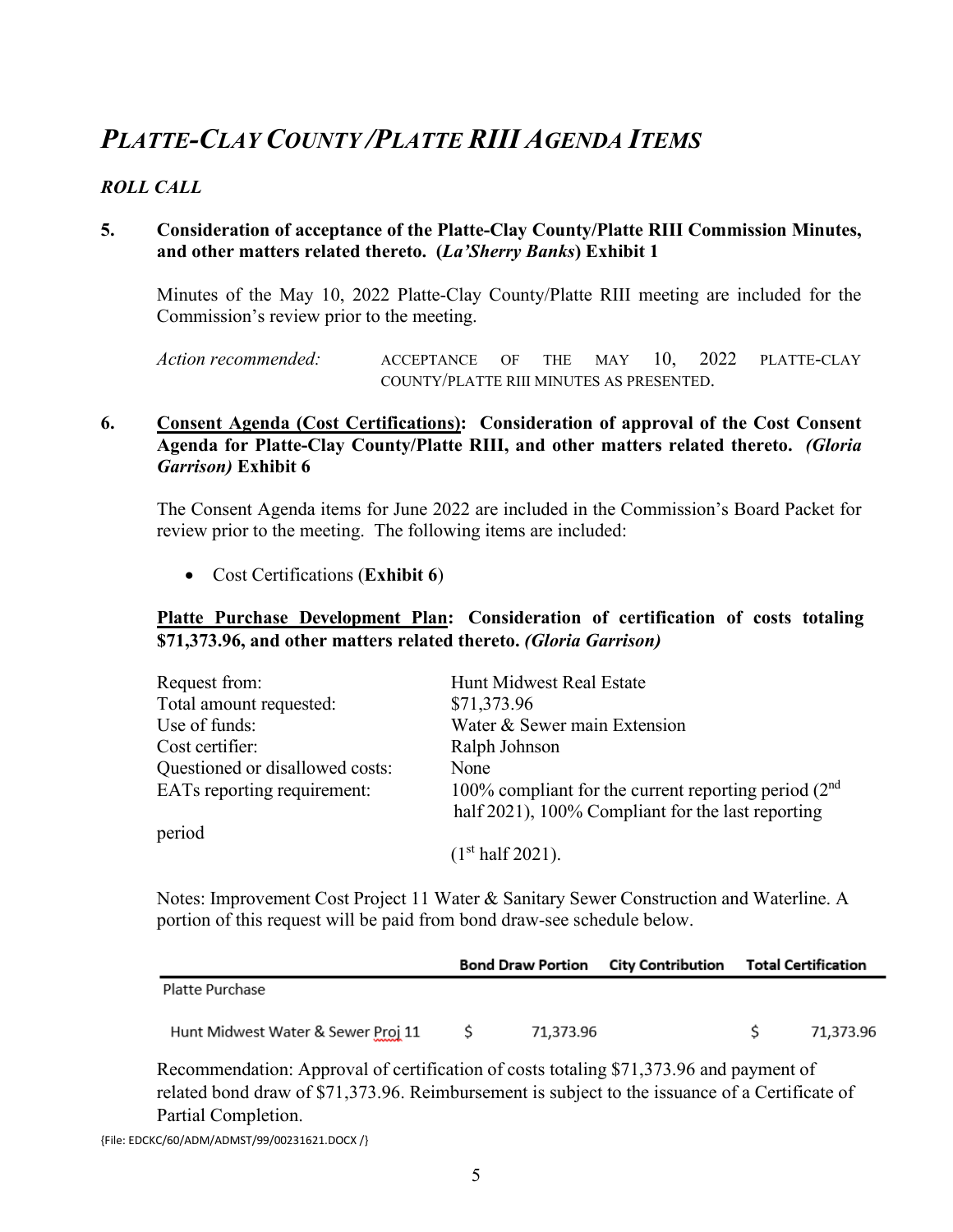### **Platte Purchase Development Plan:** : **Consideration of bond draw totaling \$6,637.87, and other matters related thereto.** *(Gloria Garrison)*

| Request from:           | Olsson                                             |
|-------------------------|----------------------------------------------------|
| Total amount requested: | \$6,637.87                                         |
| Use of funds:           | Professional Services for work completed on Platte |
|                         | Purchase Project $6 - MO$ Route 152 and            |
|                         | Platte Purchase Interchange.                       |

|                |               | <b>Bond Draw</b> | Pay As You Go |          |
|----------------|---------------|------------------|---------------|----------|
| Olsson         | Date          | Portion          | Portion       | Total    |
| Invoice 408149 | 12/21/2021 \$ | 859.74           |               | 859.74   |
| Invoice 402939 | 10/29/2021    | 5,778.13         |               | 5,778.13 |
|                |               | 6.637.87         |               | 6.637.87 |

Notes: The draw is for \$6,637.87 for Professional Service payable from the Platte Purchase Project Bond Fund, related to the Platte Purchase TIF Plan.

Recommendation: Approval of payment of bond draw totaling \$6,637.87.

*Action recommended:* APPROVAL OF THE COST CONSENT AGENDA FOR PLATTE-CLAY COUNTY/PLATTE RIII AND AUTHORIZE AND DIRECT THE CHAIR, VICE-CHAIR OR EXECUTIVE DIRECTOR TO EXECUTE A RESOLUTION APPROVING THE SAME.

## *CLAY COUNTY/NKC AGENDA ITEMS*

### **PUBLIC HEARING – 9:45 AM**

### *ROLL CALL*

**7. North Oak TIF Plan – Twelfth Amendment: Consideration of approval of the Twelfth Amendment of the North Oak TIF Plan, and other matters related thereto.** *(David Leader)*

Action recommended: CONTINUING THE PUBLIC HEARING TO 9:45 AM JULY 12, 2022

### **PUBLIC HEARING – 9:50 AM**

### *ROLL CALL*

**8. Chouteau I-35 TIF Plan – Ninth Amendment: Consideration of approval of the Ninth Amendment of the Chouteau I-35 TIF Plan, and other matters related thereto.**  *(David Leader)* **Exhibit 8**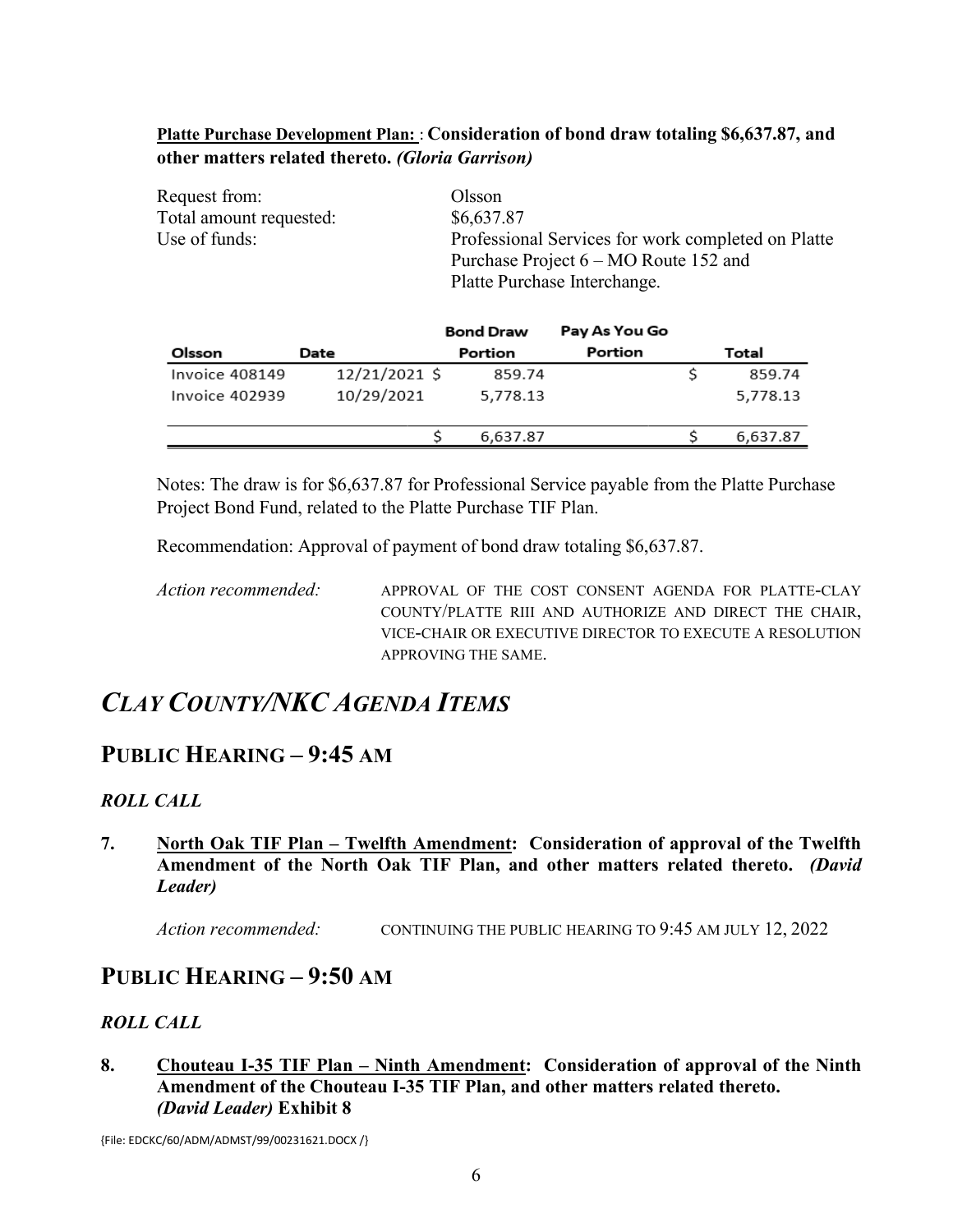The purpose of this hearing is for the TIF Commission to consider recommending to the City Council of Kansas City, Missouri approval of the Ninth Amendment of the Chouteau I-35 TIF Plan (the "TIF Plan").

**Notices**: All notices required by the TIF statute have been published and/or mailed as required by law.

**Redevelopment Area:** The Redevelopment Area, as described by the Plan, is generally bounded by North Antioch on the west, I-35 on the north, North Brighton on the east and Parvin Road on the south, in Kansas City, Clay County, Missouri.

**Objective of Amendment:** To incorporate the addition of the Searcy Creek Trail Public Improvement and to remove all references to the acquisition and improvement of the Offsite Antioch Project at 4305 N Antioch. The Searcy Creek Trail Public Improvement will increase the total construction costs by \$399,096. The Total TIF Reimbursable Costs are reduced by \$130,000 due to a clerical error, but line items remain unchanged.

**Proposed Ninth Amendment to the Chouteau I-35 TIF Plan**: The proposed Ninth Amendment to the Chouteau I-35 TIF Plan provides for:

- (1) modifications to the description of the public improvements to be implemented pursuant to the Plan;
- (2) modifications to the Site Plan
- (3) modifications to the Budget of Redevelopment Project Costs;
- (4) modifications to the Sources of Funds;
- (5) modifications to the Redevelopment Schedule; and
- (6) modifications to the description of property acquisition and disposition.

The intent of the Chouteau I-35 TIF Plan remains unchanged other than those changes specifically mentioned in the proposed Ninth Amendment.

**Statutory Findings:** The Ninth Amendment does not alter certain of the previous required statutory findings made by the TIF Commission. Specifically,

- **Blighted Area:** The Ninth Amendment does alter the previous finding that the Redevelopment Area on the whole is a blighted area and has not been subject to growth and development through investment by private enterprise and would not reasonably be anticipated to be developed "but for" the adoption of tax increment financing.
- **Finding the Area Conforms to the City's Comprehensive Plan**: The changes contemplated by the Ninth Amendment are of a nature that they do not alter the TIF Commission's previous finding that the Chouteau I-35 TIF Plan conforms to the City's FOCUS Plan.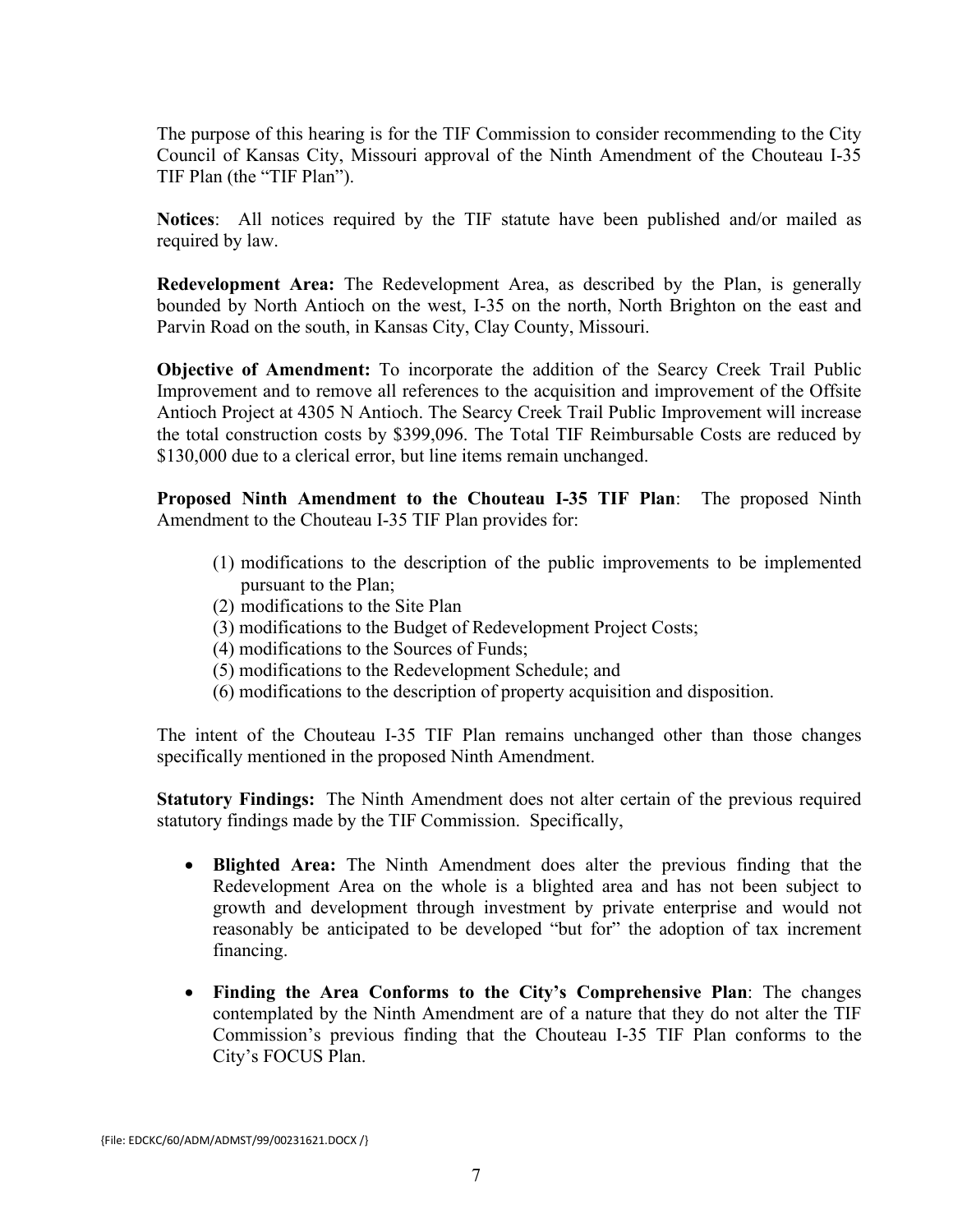- **Cost-Benefit Analysis**: The changes contemplated by the Ninth Amendment are of a nature that they do not alter existing cost-benefit analysis attached to the Plan and approved by the City, which assesses the economic impact of the Plan on each affected Taxing District and provides sufficient information to evaluate whether the Redevelopment Projects, as proposed by the Plan, are financially feasible.
- **Redevelopment Schedule**: All Redevelopment Projects, including those contemplated by the Ninth Amendment, are to be completed no later than twenty-three (23) years from the adoption of the ordinances approving the Redevelopment Projects.
- **Date to Retire Obligations**: In the event Obligations are issued to finance Redevelopment Project Costs, it is anticipated that such Obligations will be retired in less than twenty-three (23) years from the adoption of the Ordinance approving the last Redevelopment Project to be approved by the City Council from which TIF Revenue is utilized to pay principal and interest on such Obligations
- **Relocation Plan**: The changes contemplated by the Ninth Amendment are of a nature that they do not alter the previous relocation assistance plan that is a part of the Chouteau I-35 TIF Plan. The Ninth Amendment does not contemplate the relocation of any businesses or residents.
- **Gambling Establishment**: The Ninth Amendment does not include development or redevelopment of any gambling establishment*.*
- **Acquisition by Eminent Domain**: This Ninth Amendment does not contemplate that any property located within a Redevelopment Project Area will be acquired by eminent domain later than five (5) years from the adoption of the Ordinance approving such Redevelopment Project.
- **Date to Adopt Redevelopment Project**: The Ninth Amendment does not provide for the adoption of an Ordinance approving any Redevelopment Project later than ten (10) years from the adoption of the Plan.

Staff believes that the Ninth Amendment to the Chouteau I-35 TIF Plan meets all statutory requirements of the TIF Act and proposes the following actions:

| Action recommended: $(1 \text{ of } 2)$ CLOSING THE PUBLIC HEARING.                                                                         |  |  |
|---------------------------------------------------------------------------------------------------------------------------------------------|--|--|
| (2 of 2) APPROVAL OF THE NINTH AMENDMENT OF THE CHOUTEAU I-<br>35 TIF PLAN AND FORWARDING A RECOMMENDATION TO CITY<br>COUNCIL FOR APPROVAL. |  |  |

**9. Chouteau I-35 TIF Plan: Consideration of approval of a Mutual Termination and Release Agreement, in connection with the acquisition of property located at 4305 NE Antioch Road, Kansas City, Missouri, and other matters related thereto.** *(Wesley Fields)* **Exhibit 9**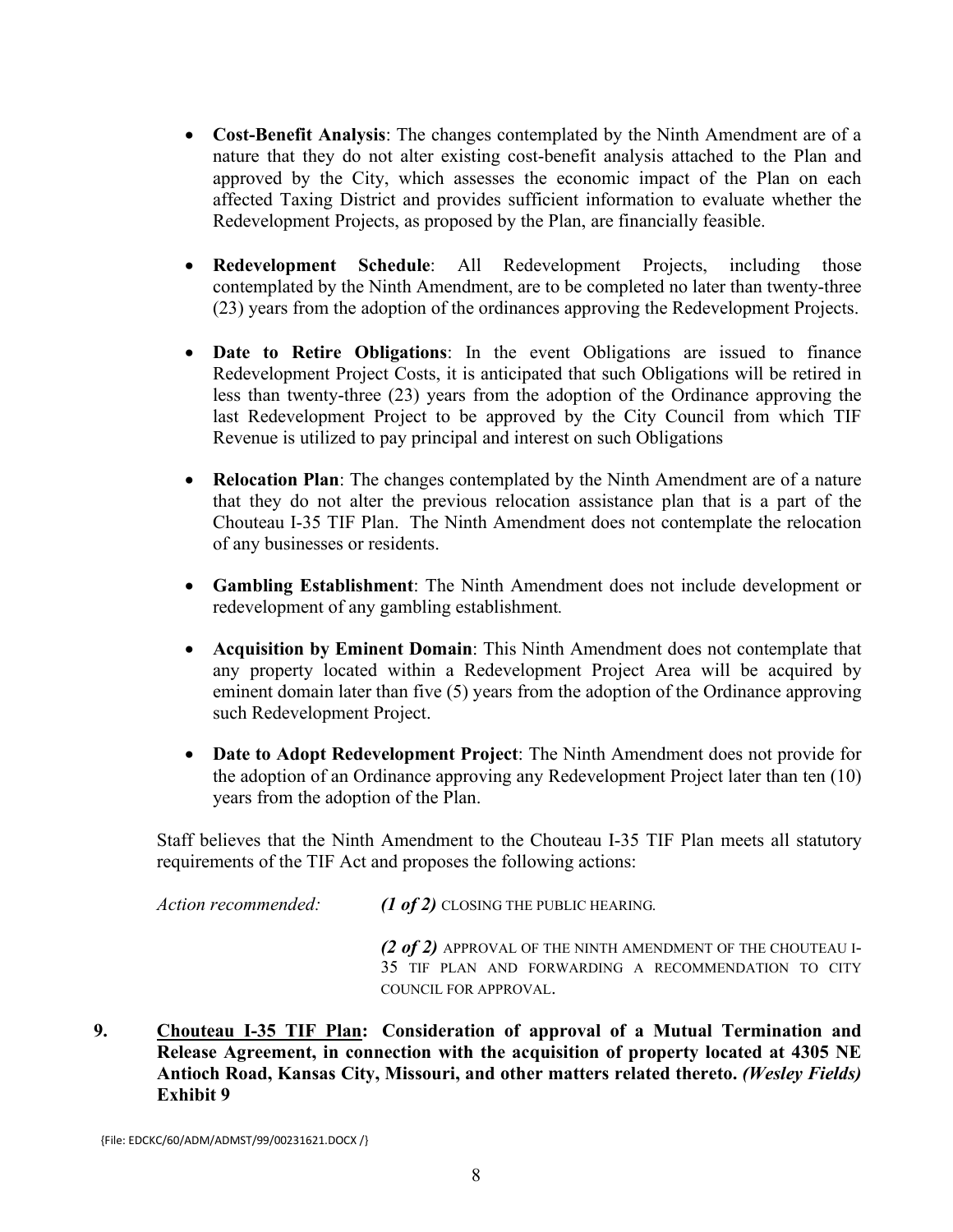On April 23, 1998, the City Council (the "City Council") of the City of Kansas City, Missouri (the "City"), upon the recommendation of the TIF Commission, approved the Chouteau I-35 Tax Increment Financing Plan (the "Chouteau I-35 TIF Plan") by Ordinance No. 980426 and designated the area described therein as a redevelopment area (the "Redevelopment Area"). The Chouteau I-35 TIF Plan has been subsequently amended, pursuant to a series of ordinances passed by the City Council. The Eighth Amendment to the Chouteau I-35 TIF Plan provides, among other things, for the remediation of blight and the construction of certain public improvements, including the acquisition of 4305 NE Antioch Road, Kansas City, Missouri (the "Subject Property").

On June 3, 2020, the Commission and the City entered into a Funding Agreement (the "Funding Agreement"), which provides for the City to acquire the Subject Property, and for the TIF Commission, subject to the satisfaction of certain conditions, to reimburse the City for costs related thereto in an amount not to exceed \$700,000 (the "Commission's Contribution").

The City has indicated that it no longer requires the Commission's Contribution to acquire the Subject Property and each of the City and the Commission desire to terminate the Funding Agreement and release one another from any obligation arising thereunder.

Attached as **Exhibit 9** to the Board Packet is a Mutual Termination and Release Agreement, which provides, in part, for the termination of the Funding Agreement and for the City's and the Commission's mutual release of any and all past, present and future claims whatsoever arising under the Funding Agreement.

To the extent, the Commission finds acceptable the terms of the Mutual Termination and Release Agreement attached to the Board Packet as **Exhibit 9,** staff and legal counsel recommend its approval, subject to modifications accepted by the Chair, Executive Director and legal counsel.

*Action recommended:* APPROVAL OF THE MUTUAL TERMINATION AND RELEASE AGREEMENT WITH THE CITY OF KANSAS CITY, MISSOURI IN CONNECTION WITH THE ACQUISITION OF PROPERTY LOCATED AT 4305 NE ANTIOCH ROAD, KANAS CITY, MISSOURI WITHIN THE CHOUTEAU I-35 TIF PLAN, SUBJECT TO MODIFICATIONS ACCEPTED BY THE CHAIR, THE EXECUTIVE DIRECTOR, AND LEGAL COUNSEL.

### **10. Chouteau I-35 TIF Plan: Consideration of approval of a Redevelopment Agreement with the City in connection with certain public improvements that are necessary to construct a trail along Searcy Creek, and other matters related thereto.** *(Wesley Fields)* **(Exhibit 10)**

On April 23, 1998, the City Council (the "City Council") of the City of Kansas City, Missouri (the "City"), upon the recommendation of the TIF Commission, approved the Chouteau I-35 Tax Increment Financing Plan (the "Chouteau I-35 TIF Plan") by Ordinance No. 980426 and designated the area described therein as a redevelopment area (the "Redevelopment Area").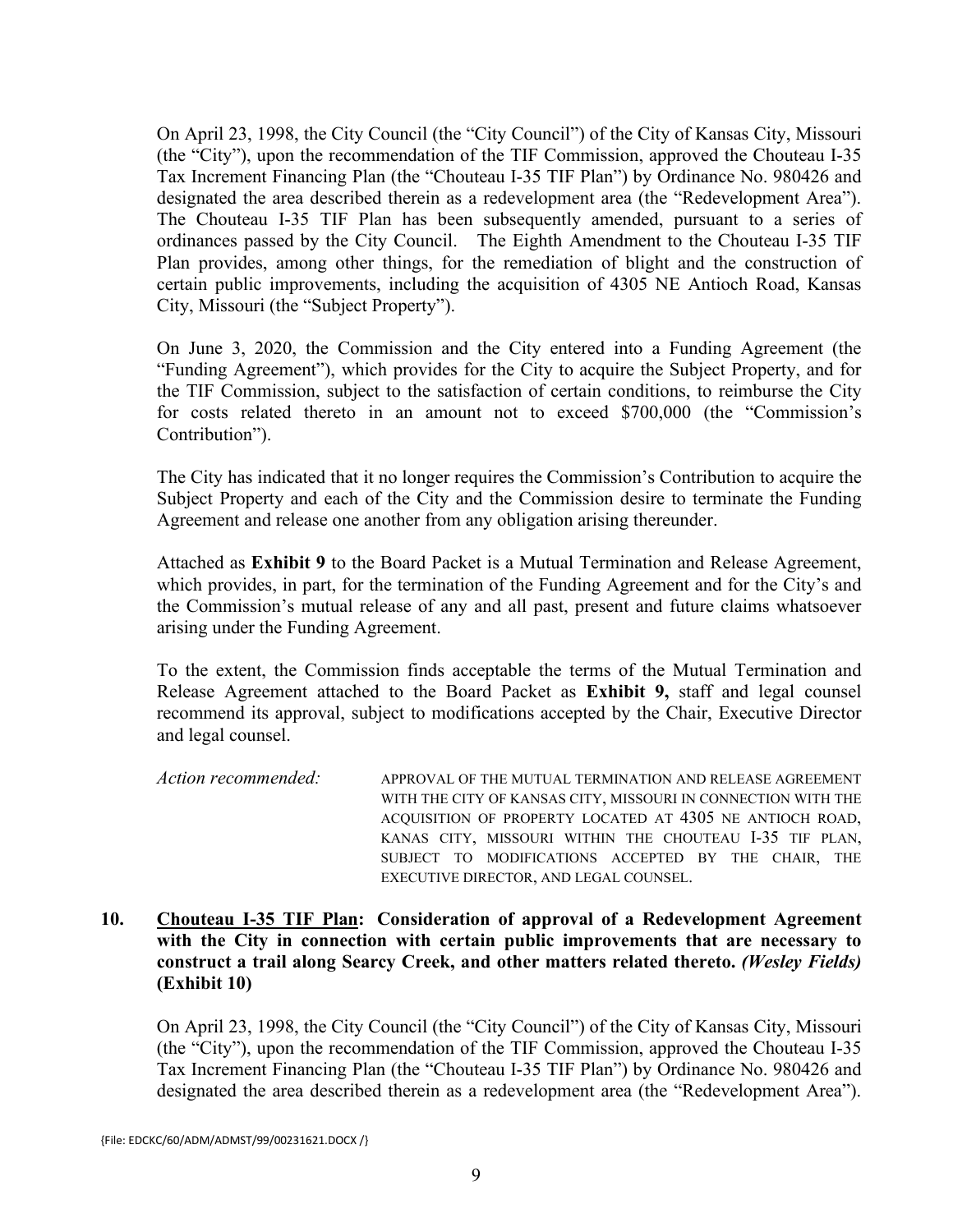The Chouteau I-35 TIF Plan has been subsequently amended, pursuant to a series of ordinances passed by the City Council.

The proposed Ninth Amendment to the Chouteau I-35 TIF Plan provides, in part, for the design and construction of a 10' wide concrete non-motorized transportation facility along Searcy Creek between NE Parvin Road to approximately North Topping Avenue and the grading and culvert improvements for a future trail improvement from approximately North Topping Avenue to NE 48th Street (the "Searcy Creek Trail Public Improvements"). City desires to enter into an agreement with the Commission (the "Redevelopment Agreement"), which shall provide, in part, for the City to design and construct the Searcy Creek Trail Public Improvements by December 2023 and for the Commission, subject to the terms and conditions of the Redevelopment Agreement, to reimburse the City for costs related thereto in an amount not in excess of \$700,000.

Attached to the Commission Board Packet as **Exhibit 10**, is the Redevelopment Agreement, which provides, in part, for f the City to design and construct the Searcy Creek Trail Public Improvements by December 2023 and for the Commission, subject to the terms and conditions of the Redevelopment Agreement, to reimburse the City for costs related thereto in an amount not in excess of \$700,000.

To the extent the Commission finds acceptable the terms of the Redevelopment Agreement, attached to the Board Packet as **Exhibit 10,** and subject to the City Council's approval of the Ninth Amendment to Chouteau I-35 TIF Plan, as recommended by the Commission, staff and legal counsel recommend its approval, subject to modifications accepted by the Chair, Executive Director and legal counsel.

*Action recommended:* APPROVAL OF THE REDEVELOPMENT AGREEMENT WITH THE CITY OF KANSAS CITY, MISSOURI FOR THE DESIGN AND CONSTRUCTION OF CERTAIN PUBLIC IMPROVEMENTS TO SUPPORT THE CONSTRUCTION OF A TRAIL ALONG SEARCY CREEK BETWEEN NE 48TH STREET AND NORTH TOPPING AVENUE, SUBJECT TO THE CITY COUNCIL'S APPROVAL OF THE NINTH AMENDMENT TO THE CHOUTEAU I-35 TIF PLAN, AS RECOMMENDED BY THE TIF COMMISSION, AND SUBJECT TO MODIFICATIONS ACCEPTED BY THE CHAIR, THE EXECUTIVE DIRECTOR AND LEGAL COUNSEL

#### **11. Consideration of acceptance of the Clay County/NKC TIFC Minutes, and other matters related thereto. (***La'Sherry Banks***) Exhibit 1**

Minutes of the May 10, 2022 Clay County/NKC meeting are included for the Commission's review prior to the meeting.

*Action recommended:* ACCEPTANCE OF THE MAY 10, 2022 CLAY COUNTY/NKC MINUTES AS PRESENTED.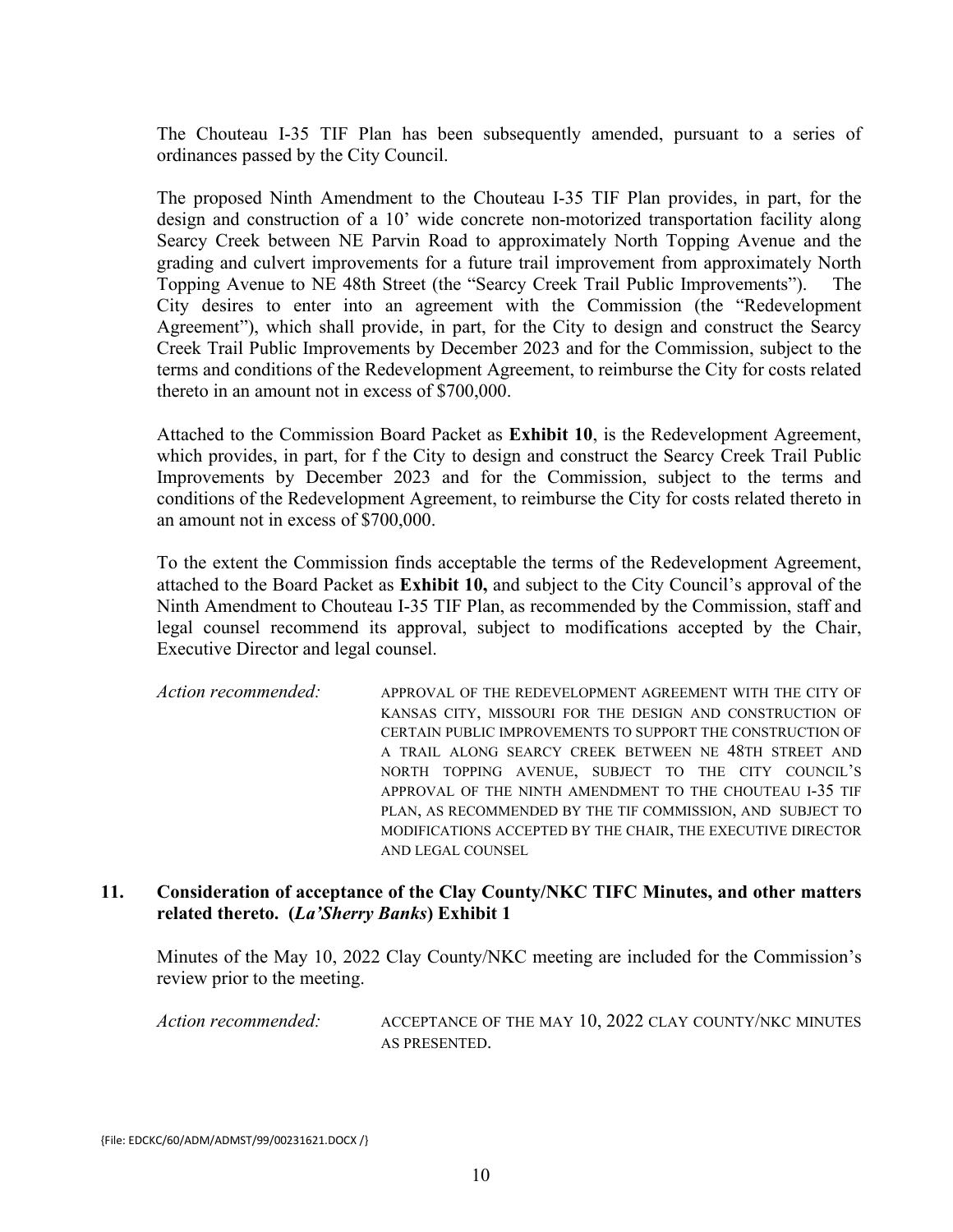### **12. Consent Agenda (Cost Certifications): Consideration of approval of the Cost Consent Agenda for Clay County/NKC, and other matters related thereto.** *(Gloria Garrison)* **Exhibit 12**

The Consent Agenda items for June 2022 are included in the Commission's Board Packet for review prior to the meeting. The following items are included:

Cost Certifications (**Exhibit 12**)

#### **Parvin Road TIF Plan: Consideration of certification of costs totaling \$12,678, and other matters related thereto.** *(Gloria Garrison)*

| Request from:                   | Hunt Midwest                                          |
|---------------------------------|-------------------------------------------------------|
| Total amount requested:         | \$12,678                                              |
| Use of funds:                   | Construction, Road & Infrastructure improvements      |
| Cost certifier:                 | <b>Novak Birks</b>                                    |
| Questioned or disallowed costs: | None                                                  |
| EATs reporting requirement:     | 89% compliant for the current reporting period $(2nd$ |
|                                 | half 2021), 100% Compliant for the last reporting     |
|                                 | period $(1st half 2021)$ .                            |

Notes: Project Area 3A Expense includes Construction Period Interest. Project Area 4 Expenses include TIF Administration Expenses, Construction Period Interest and Financing Cost. Pay Application 130.

Recommendation: Approval of certification of costs totaling \$12,678

*Action recommended:* APPROVAL OF THE COST CONSENT AGENDA FOR CLAY COUNTY/NKC AND AUTHORIZE AND DIRECT THE CHAIR, VICE-CHAIR OR EXECUTIVE DIRECTOR TO EXECUTE A RESOLUTION APPROVING THE SAME.

### **13. Parvin Road Corridor TIF Plan: Consideration of approval of the Certificate of Partial Completion and Compliance No. 10 in connection with Project Areas 1 -4 within the Parvin Road Corridor TIF Plan, and other matters related thereto.** *(Sandra L. Rayford)*  **Exhibit 13**

This Certificate of Partial Completion and Compliance is issued to Hunt Midwest Real Estate Development, Inc. (the "Redeveloper"), in accordance with Section 19 of the Amended and Restated Redevelopment Agreement (the "Redevelopment Agreement"), dated June 8, 2013 and amended on March 16, 2018 and April 1, 2022 between the Tax Increment Financing Commission of Kansas City, Missouri (the "Commission") and the Redeveloper for the implementation of a portion of the Uncompleted Private Project Improvements and Uncompleted Public Improvements described on Exhibit A, attached hereto (the "Partially Completed Public Improvements"), and identified by the Parvin Road Corridor Tax Increment Financing Plan, as amended (the "TIF Plan") and for which Redevelopment Project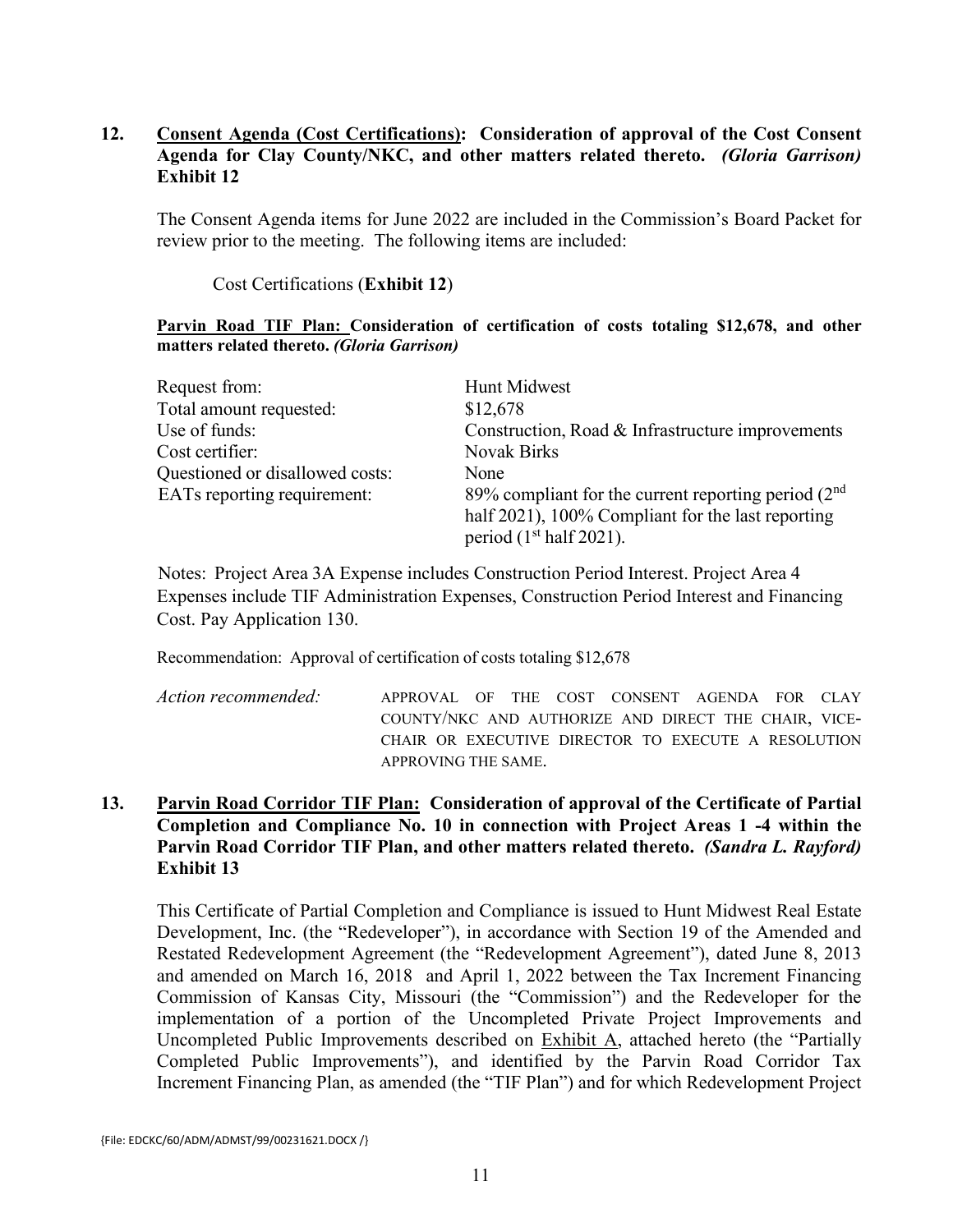Costs through March 31, 2022 were submitted and certified, pursuant to the Novak Birks, P.C.'s Independent Accountant's Report, dated May 23, 2022.

|                                                     | <b>Budget</b> | Actual                    |
|-----------------------------------------------------|---------------|---------------------------|
| <b>Total Public Improvements</b>                    |               | \$68,155,814 \$39,185,328 |
| Public Improvement Costs Eligible for Reimbursement |               | \$68,155,814 \$39,185,328 |

The Redeveloper satisfactorily complied with the policies attached to and incorporated within the Redevelopment Agreement, including the Commission's Work Force Policy and Ordinance No. 180535, as amended (the "MBE/WBE Ordinance.").

Staff recommends approval of the Certificate of Partial Completion and Compliance No. 10.

*Action recommended:* APPROVAL OF THE CERTIFICATE OF PARTIAL COMPLETION AND COMPLIANCE NO. 10 TO HUNT MIDWEST REAL ESTATE DEVELOPMENT, INC. FOR THE PARTIALLY COMPLETED PROJECTS 1-4 COSTS WITHIN THE PARVIN ROAD CORRIDOR TIF PLAN AND DIRECT THE CHAIR, VICE-CHAIR, OR EXECUTIVE DIRECTOR TO EXECUTE A RESOLUTION APPROVING THE SAME.

## *CLAY COUNTY/LIBERTY-NKC AGENDA ITEMS*

### **PUBLIC HEARING – 10:00 AM**

### *ROLL CALL*

### **14. Shoal Creek TIF Plan – Twenty-Third Amendment: Consideration of approval of the Twenty Third Amendment of the Shoal Creek TIF Plan, and other matters related thereto.** *(David Leader)* **Exhibit 14**

The purpose of this hearing is for the TIF Commission to consider recommending to the City Council of Kansas City, Missouri approval of the Twenty-Third Amendment of the Shoal Creek Parkway TIF Plan (the "TIF Plan").

**Notices**: All notices required by the TIF statute have been published and/or mailed as required by law.

**Redevelopment Area:** The Redevelopment Area, as described by the Plan, is generally bounded on the north by NE Cookingham Drive and Missouri Route 291, on the east by the Kansas City – Liberty city limits and Missouri Route 291, on the south by the Kansas City-Pleasant Valley city limits and on the west by Maplewoods Parkway, all in Kansas City, Clay County, Missouri.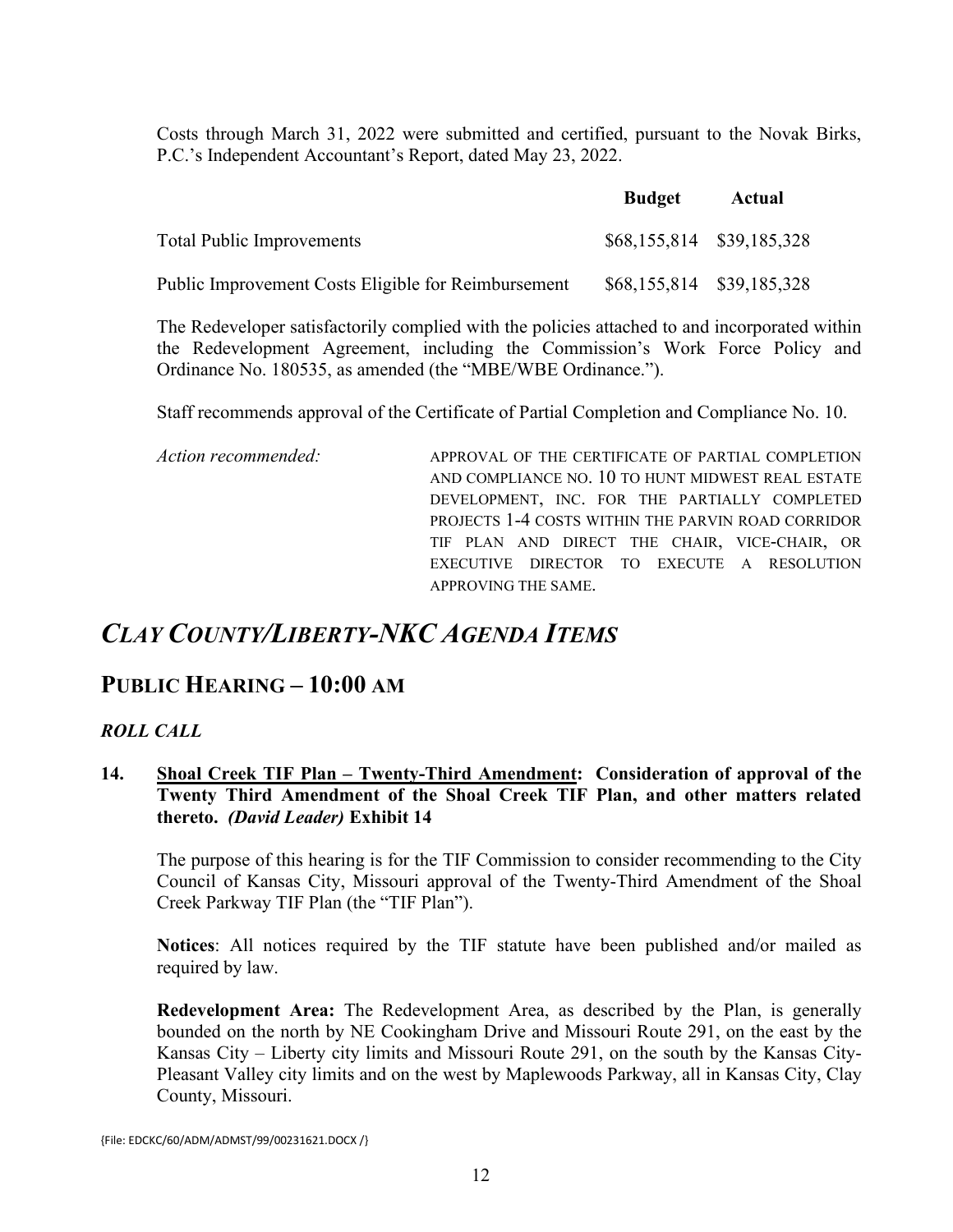**Proposed Twenty-Third Amendment to the Shoal Creek Parkway TIF Plan**: The proposed Twenty-Third Amendment to the Shoal Creek Parkway TIF Plan provides for:

- (1) modifications to the description of the boundaries of the Redevelopment Area and Redevelopment Project Area N,
- (2) modifications to the description of the public improvements to be implemented pursuant to the Plan,
- (3) modifications to the Site Plan,
- (4) modifications to the Budget of Redevelopment Project Costs,
- (5) modifications to the Sources of Funds and
- (6) modifications to the Redevelopment Schedule.

The intent of the Shoal Creek Parkway TIF Plan remains unchanged other than those changes specifically mentioned in the proposed Twenty-Third Amendment.

**Statutory Findings:** The Twenty-Third Amendment does not alter certain of the previous required statutory findings made by the TIF Commission. Specifically,

- **Economic Development Area:** The Twenty-Third Amendment does alter the previous finding that the Redevelopment Area, on the whole, is an economic development area and has not been subject to growth and development through investment by private enterprise and would not reasonably be anticipated to be developed "but for" the adoption of tax increment financing.
- **Finding the Area Conforms to the City's Comprehensive Plan**: The changes contemplated by the Twenty-Third Amendment are of a nature that they do not alter the TIF Commission's previous finding that the Shoal Creek Parkway TIF Plan conforms to the City's FOCUS Plan.
- **Cost-Benefit Analysis**: The changes contemplated by the Twenty-Third Amendment are of a nature that they do not alter existing cost-benefit analysis attached to the Shoal Creek Parkway and approved by the City, which assesses the economic impact of the Shoal Creek Parkway Plan on each affected Taxing District and provides sufficient information to evaluate whether the Redevelopment Projects, as proposed by the Shoal Creek Parkway Plan, are financially feasible.
- **Redevelopment Schedule**: All Redevelopment Projects, including those contemplated by the Twenty-Third Amendment, are to be completed no later than twenty-three (23) years from the adoption of the ordinances approving the Redevelopment Projects.
- **Date to Retire Obligations**: In the event Obligations are issued to finance Redevelopment Project Costs, it is anticipated that such Obligations will be retired in less than twenty-three (23) years from the adoption of the Ordinance approving the last Redevelopment Project to be approved by the City Council from which Payments in Lieu of Taxes and/or Economic Activity Taxes are utilized to pay principal and interest on such Obligations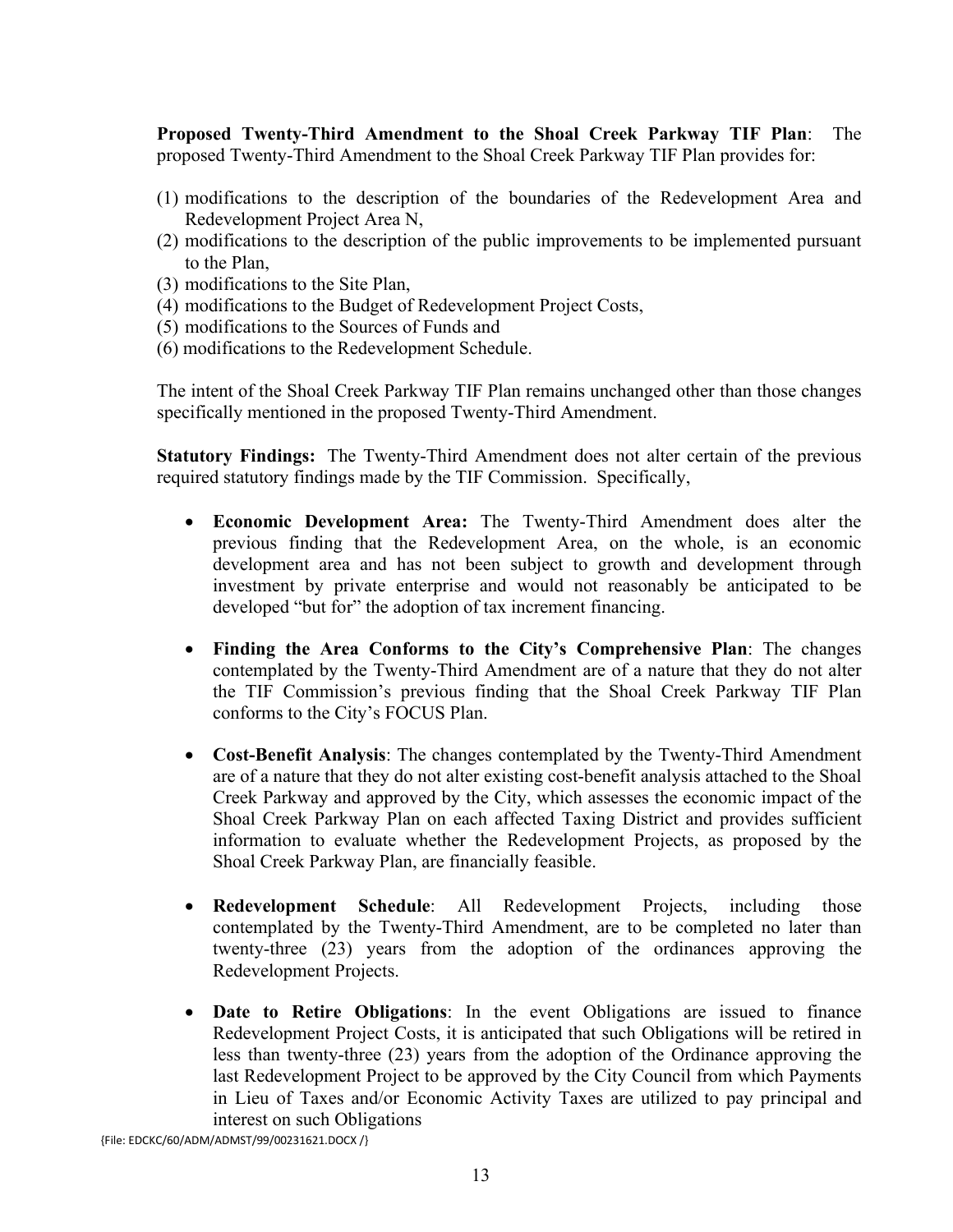- **Relocation Plan**: The changes contemplated by the Twenty-Third Amendment are of a nature that they do not alter the previous relocation assistance plan that is a part of the Shoal Creek Parkway TIF Plan. The Twenty-Third Amendment does not contemplate the relocation of any businesses or residents.
- **Gambling Establishment**: The Twenty-Third Amendment does not include development or redevelopment of any gambling establishment*.*
- **Acquisition by Eminent Domain**: This Twenty-Third Amendment does not contemplate that any property located within a Redevelopment Project Area will be acquired by eminent domain later than five (5) years from the adoption of the Ordinance approving such Redevelopment Project.
- **Date to Adopt Redevelopment Project**: The Twenty-Third Amendment does not provide for the adoption of an Ordinance approving any Redevelopment Project later than ten (10) years from the adoption of the Plan.

Staff believes that the Twenty-Third Amendment to the Shoal Creek Parkway TIF Plan meets all statutory requirements of the TIF Act and proposes the following actions:

*Action recommended: (1 OF 2)* CLOSING THE PUBLIC HEARING.

*(2 OF 2)* APPROVAL OF THE TWENTY-THIRD AMENDMENT OF THE SHOAL CREEK PARKWAY TIF PLAN AND FORWARD A RECOMMENDATION TO CITY COUNCIL FOR APPROVAL.

### **15. Consideration of acceptance of the Clay County/Liberty-NKC TIFC Minutes, and other matters related thereto. (***La'Sherry Banks***) Exhibit 1**

Minutes of the May 10, 2022 Clay County/Liberty-NKC meeting are included for the Commission's review prior to the meeting.

*Action recommended*: ACCEPTANCE OF THE MAY 10, 2022 CLAY COUNTY/LIBERTY-NKC MINUTES AS PRESENTED.

#### **16. Shoal Creek Parkway TIF Plan: Consideration of Approval of the Certificate of Partial Completion and Compliance No. 2 in connection with Project W (Public Improvements Maplewoods Parkway, and other matters thereto:** *(Sandra L. Rayford)* **Exhibit 16**

This Certificate of Partial Completion and Compliance is issued to Hunt Midwest Real Estate Development, Inc. (the "Redeveloper") in accordance with Section 14 of the Agreement, dated May 10, 2021, between the Tax Increment Financing Commission of Kansas City, Missouri (the "Commission") and the Redeveloper, as it may be modified, amended or restated from time to time (the "Redevelopment Agreement") for the construction of certain improvements to Maplewoods Parkway between Shoal Creek Parkway and NE 112<sup>th</sup> Street (the "Partially Completed Improvements") that are identified on Exhibit B to the Shoal Creek Parkway TIF Plan Schedule of Project Costs Submitted and Certified for Reimbursement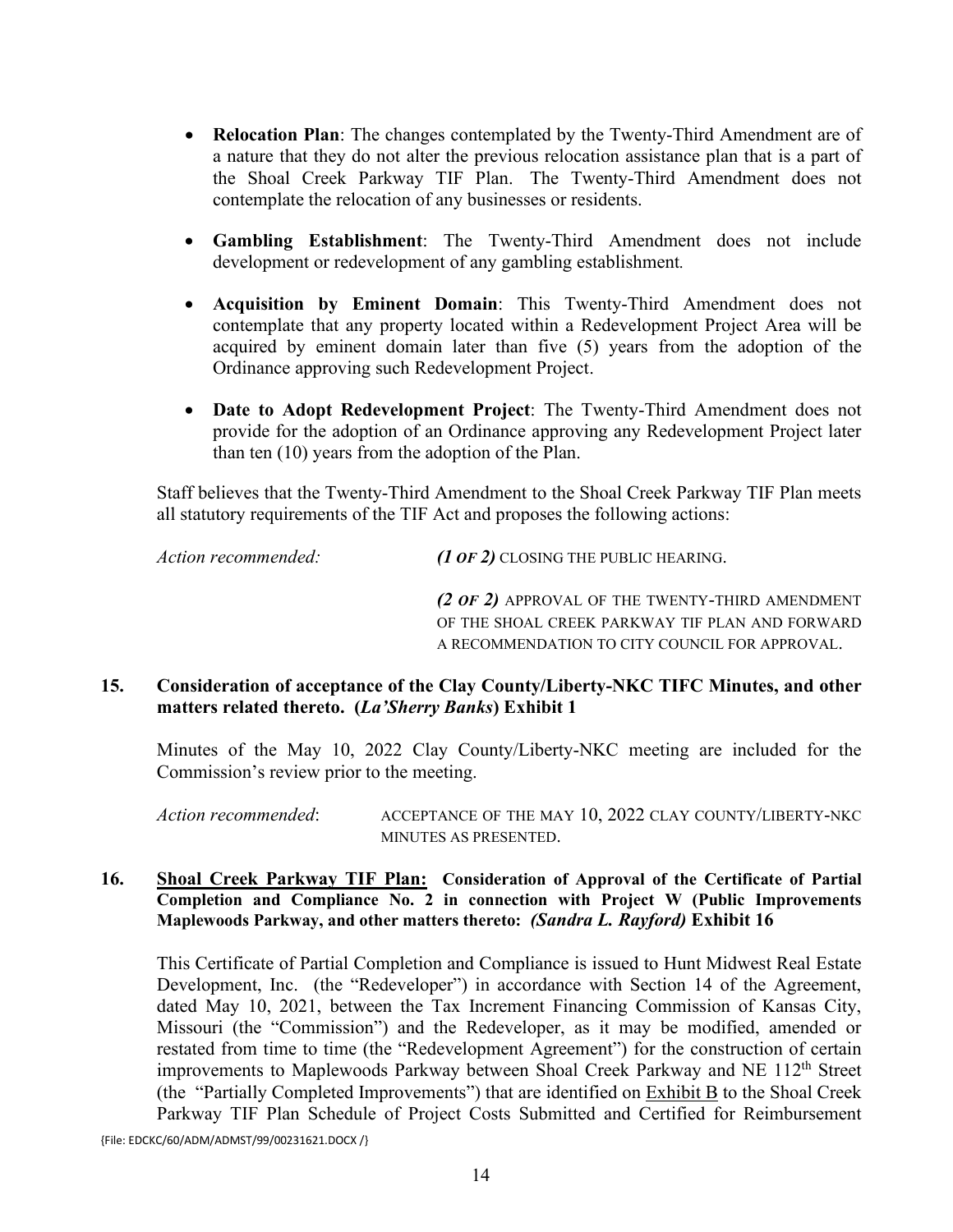through April 15, 2022, with Independent Accountant's Report (the "Certification Report") dated April 25, 2022, by Hood & Associates CPAs., P.C.

|                              | <b>Budget</b>             | Actual      |
|------------------------------|---------------------------|-------------|
| Public Improvement Costs     | $$2,234,000$ $$1,212,275$ |             |
| Eligible Reimbursement Costs | \$2,234,000               | \$1,212,275 |

The Redeveloper satisfactorily complied with the policies attached to and incorporated within the Redevelopment Agreement, including the Commission's Work Force Policy and Ordinance No. 180535, as amended (the "MBE/WBE Ordinance.").

Staff recommends approval of the Certificate of Partial Completion and Compliance No. 2.

*Action recommended:* APPROVAL OF THE CERTIFICATE OF PARTIAL COMPLETION AND COMPLIANCE NO. 2 TO HUNT MIDWEST REAL ESTATE DEVELOPMENT, INC. FOR THE PARTIALLY COMPLETED PUBLIC IMPROVEMENT COSTS WITHIN THE SHOAL CREEK PARKWAY TIF PLAN AND DIRECT THE CHAIR, VICE-CHAIR, OR EXECUTIVE DIRECTOR TO EXECUTE A RESOLUTION APPROVING THE SAME.

### **17. Shoal Creek Parkway TIF Plan: Consideration of approval of a First Amendment to a Redevelopment Agreement with the Star Acquisitions, Inc. for the implementation of certain public infrastructure improvements contemplated by the Shoal Creek Parkway TIF Plan, and other matters related thereto.** *(Wesley Fields)* **Exhibit 17**

On November 10, 1994, the City Council (the "City Council") of the City of Kansas City, Missouri (the "City"), upon the recommendation of the TIF Commission, approved the Shoal Creek Parkway Tax Increment Financing Plan (the "Shoal Creek TIF Plan") by Ordinance No. 941443 and designated the area described therein as a redevelopment area (the "Redevelopment Area"). The Shoal Creek TIF Plan has been subsequently amended, pursuant to a series of ordinances passed by the City Council.

The Plan provides, among other things, for the construction of certain road and infrastructure improvements including street improvements, traffic signalization, sanitary sewer and storm water lines, detention basins and related improvements (the "Public Improvements") to support commercial development in an approximately 28 acre area that is generally bound by a point approximately 1,700 linear feet north of MO Highway 152 on the north, MO Highway 152 on the south, The Preserve Subdivision on the west and The Green Hills Subdivision on the east in Kansas City, Clay County, Missouri.

On March 9, 2020, the Star Acquisitions, Inc. ("Star") and the Commission entered into an Amended and Restated Redevelopment Agreement (the "Redevelopment Agreement"), which provides, in part, for Star to implement the Public Improvements by July 2021 and for the Commission, subject to the terms and conditions of the Redevelopment Agreement, to reimburse Star for certain costs related thereto in an amount not to exceed \$9,438,024.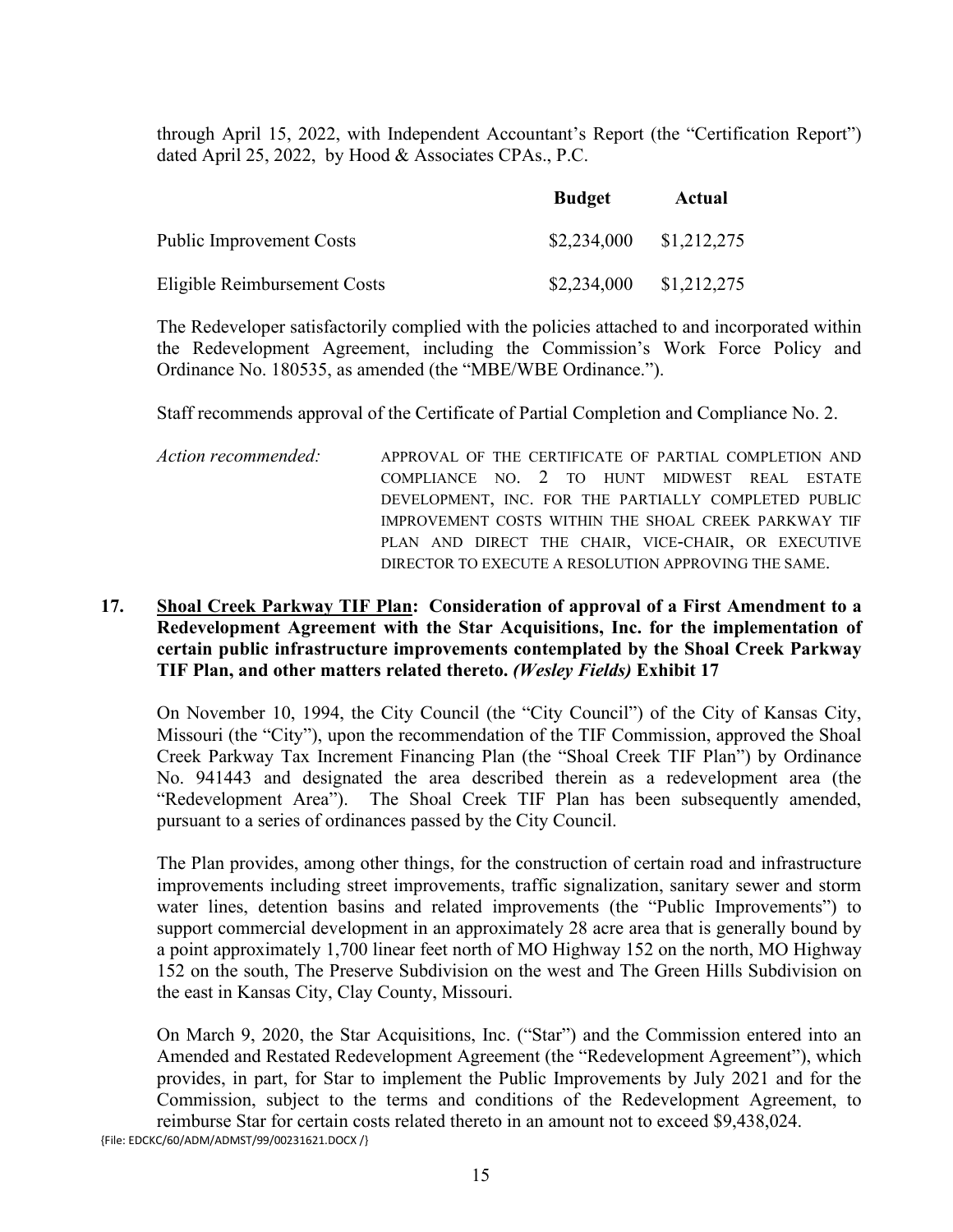The proposed Twenty-Third Amendment to the Shoal Creek TIF Plan provides, in part, for certain modifications to the Budget of Redevelopment Project Costs related to the Public Improvements (the "Twenty-Third Amendment Modifications").

Star desires to amend the Redevelopment Agreement to incorporate the Twenty-Third Amendment Modifications. Attached to the Board Packet as **Exhibit 17** is a First Amendment to the Redevelopment Agreement, which incorporates the Twenty-Third Amendment Modifications, including certain modifications to the reimbursable Redevelopment Project Costs related to the Public Improvements that results in an approximately \$44,000 reduction in reimbursable Redevelopment Project Costs related to the Public Improvements.

To the extent the Commission finds acceptable the terms of the First Amendment to the Redevelopment Agreement, attached to the Board Packet as **Exhibit 17,** and subject to the City Council's approval of the Twenty-Third Amendment to Shoal Creek TIF Plan, as recommended by the Commission, staff and legal counsel recommend its approval, subject to modifications accepted by the Chair, Executive Director and legal counsel.

*Action recommended:* APPROVAL OF THE FIRST AMENDMENT REDEVELOPMENT AGREEMENT WITH STAR ACQUISITIONS, INC., IN CONNECTION WITH THE IMPLEMENTATION OF CERTAIN PUBLIC IMPROVEMENTS CONTEMPLATED BY THE SHOAL CREEK PARKWAY TIF PLAN, SUBJECT TO THE CITY COUNCIL'S APPROVAL OF THE TWENTY-THIRD AMENDMENT TO THE SHOAL CREEK PARKWAY TIF PLAN, AS RECOMMENDED BY THE TIF COMMISSION AND SUBJECT TO MODIFICATIONS ACCEPTED BY THE CHAIR, THE EXECUTIVE DIRECTOR, AND LEGAL COUNSEL

### *ADMINISTRATIVE TIF COMMISSION AGENDA ITEMS*

### *ROLL CALL*

### **18. Consideration of acceptance of the Administrative TIFC Minutes, and other matters related thereto. (***La'Sherry Banks***) Exhibit 1**

Minutes of the May 10, 2022 Administrative TIFC meeting are included for the Commission's review prior to the meeting.

*Action recommended:* ACCEPTANCE OF THE MAY 10, 2022 ADMINISTRATIVE TIFC MINUTES AS PRESENTED.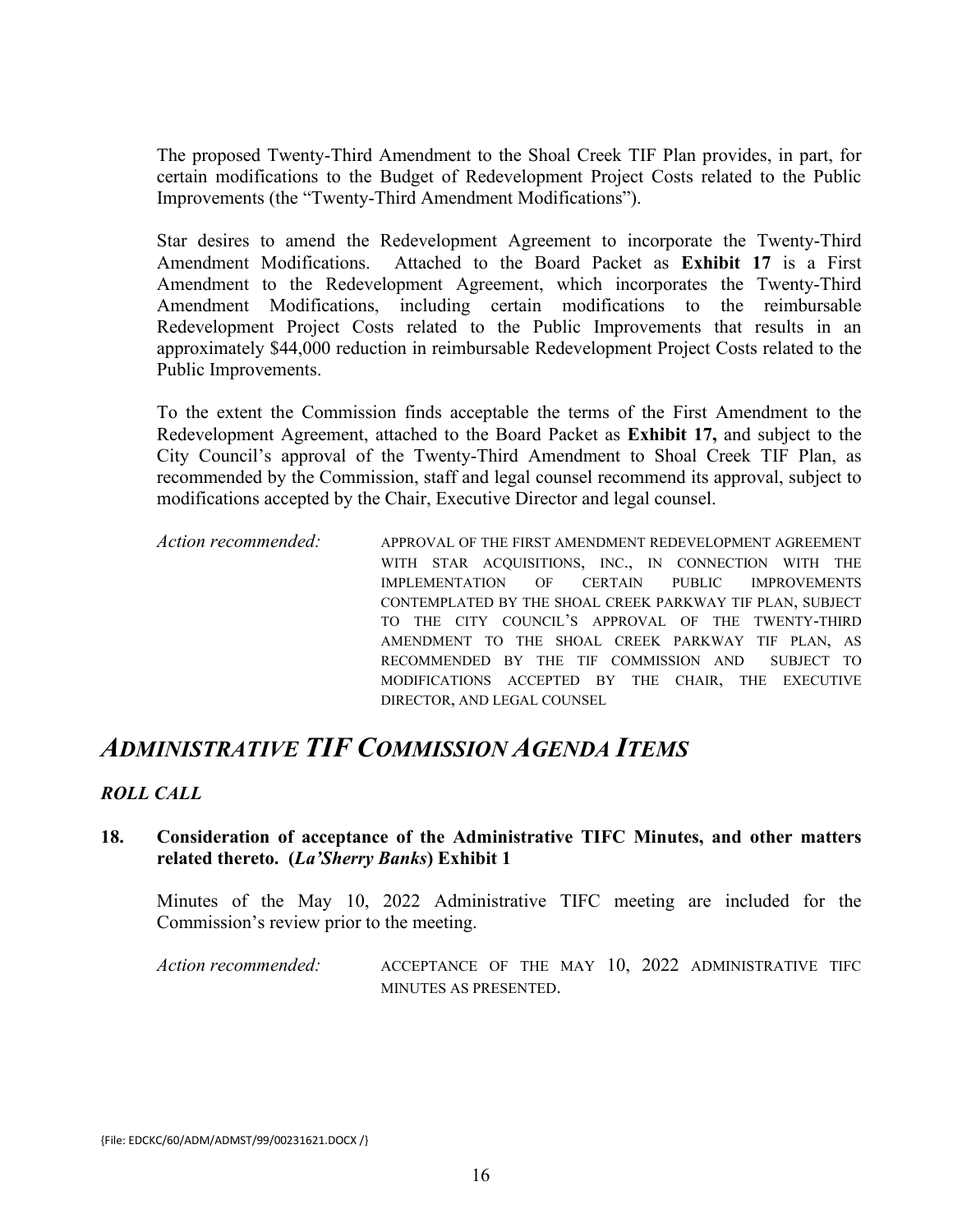### **19. Economic Activity Taxes: Consideration of acceptance of the Economic Activity Taxes Report, and other matters related thereto.** *(Gloria Garrison)*

There will be no Economic Activity Taxes to report for the month of June.

*Action recommended:* NONE; INFORMATION ONLY

### **20. Affirmative Action and Contract Compliance Subcommittee Reports: Consideration of acceptance of the Affirmative Action and Contract Compliance Reports, and other matters related thereto.** *(Sandra Rayford)*

The Affirmative Action/Contract Compliance Committee did not meet during the month of May 2022.

Action recommended: NONE; INFORMATION ONLY

### **21. Governance, Finance and Audit Subcommittee: Consideration of acceptance of the Governance, Finance and Audit Reports, and other matters related thereto. (***Tammy Queen)* **Exhibit 21**

The Governance, Finance and Audit Subcommittee did not meet, however, would like to present the following items:

• Monthly Financials as prepared by Cochran Head *(Michael Keenen of Cochran Head)*

Action recommended: ACCEPTANCE OF THE FINANCIAL REPORT

### **22. Neighborhood & Housing Subcommittee: Consideration of the Neighborhood & Housing Report, and other matters related thereto.** *(Ryana Parks-Shaw)* **Exhibit 22**

The most current Housing Report is included for the Commission's review prior to the meeting.

Action recommended: NONE; INFORMATION ONLY.

### **23. Administrative: Consideration of the Chair's Report, and other matters related thereto.**  *(Chair Canady)*

*Action recommended:* NONE; INFORMATION ONLY.

### **24. Administrative: Consideration of the Executive Director's Report, and other matters related thereto.** *(Heather Brown)*

Action recommended: NONE; INFORMATION ONLY.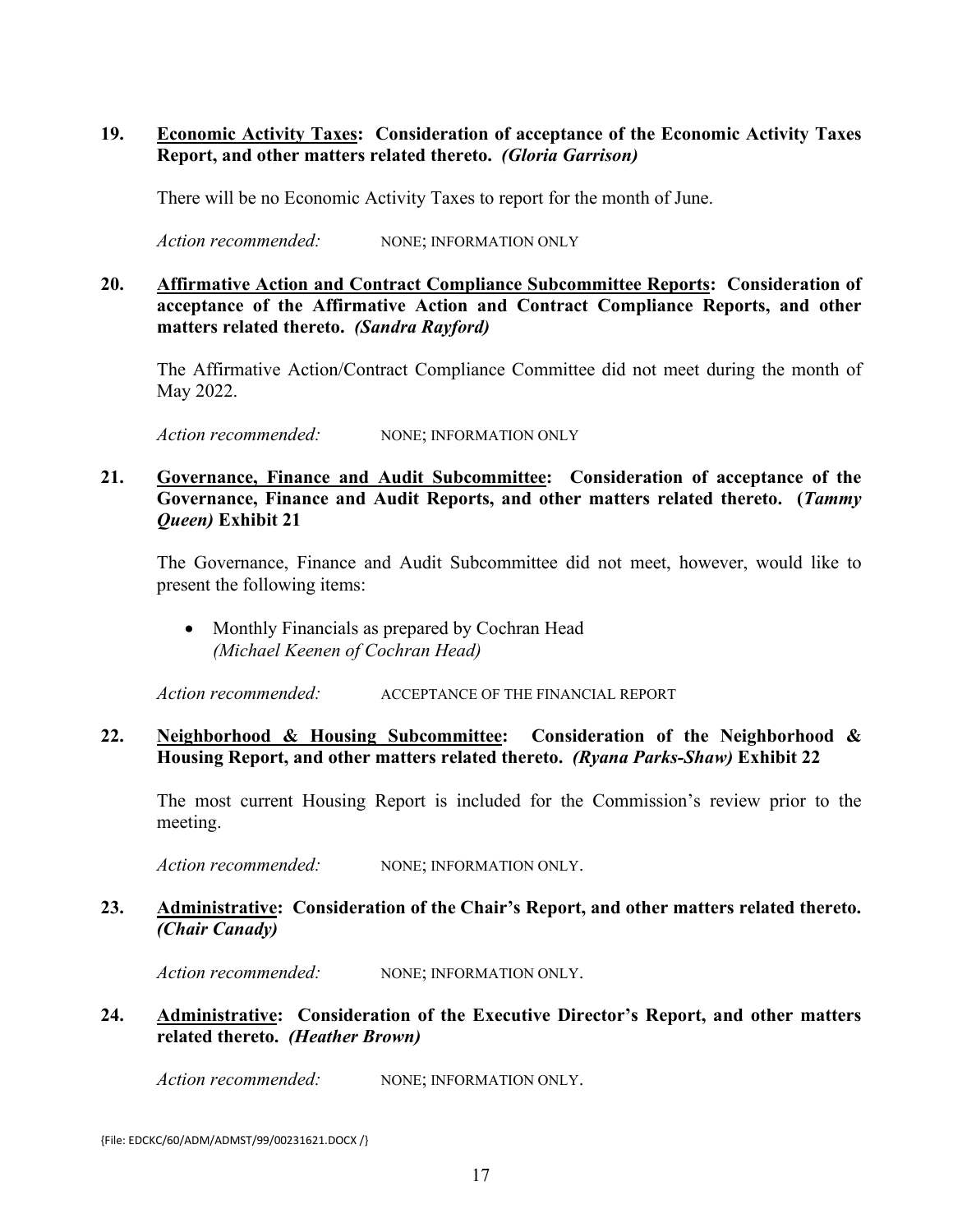## *JACKSON COUNTY/CENTER AGENDA ITEMS*

### *ROLL CALL*

### **25. Consideration of acceptance of the Jackson County/Center TIFC Minutes, and other matters related thereto. (***La'Sherry Banks***) Exhibit 1**

Minutes of the May 10, 2022 Jackson County/Center meeting are included for the Commission's review prior to the meeting.

Action recommended: ACCEPTANCE OF THE MAY 10, 2022 JACKSON COUNTY/CENTER MINUTES AS PRESENTED.

### **26. Consent Agenda (Cost Certifications): Consideration of approval of the Cost Consent Agenda for Jackson County/Center, and other matters related thereto.** *(Gloria Garrison)* **Exhibit 27**

The Consent Agenda items for June 2022 are included in the Commission's Board Packet for review prior to the meeting. The following items are included:

Cost Certifications (**Exhibit 26**)

### **Bannister & Wornall Road TIF Plan: Consideration of certification of costs totaling \$850,096.86, and other matters related thereto.** *(Gloria Garrison)*

| Request from:                   | 9400 Wornall, LLC                                      |  |  |
|---------------------------------|--------------------------------------------------------|--|--|
| Total amount requested:         | \$850,096.86                                           |  |  |
| Use of funds:                   | <b>Permanent Finance Cost</b>                          |  |  |
| Cost certifier:                 | Ralph C. Johnson & Company                             |  |  |
| Questioned or disallowed costs: | None                                                   |  |  |
| EATs reporting requirement:     | 100% compliant for the current reporting period $(2nd$ |  |  |
|                                 | half 2021), and 100% Compliant for the last            |  |  |
|                                 | reporting period $(1st half 2021)$ .                   |  |  |

Notes: Permanent Financing Costs for Phases A & B

Recommendation: Approval of certification of costs totaling \$850,096.86.

*Action recommended:* APPROVAL OF THE COST CONSENT AGENDA FOR JACKSON COUNTY/CENTER AND AUTHORIZE AND DIRECT THE CHAIR, VICE-CHAIR OR EXECUTIVE DIRECTOR TO EXECUTE A RESOLUTION APPROVING THE SAME.